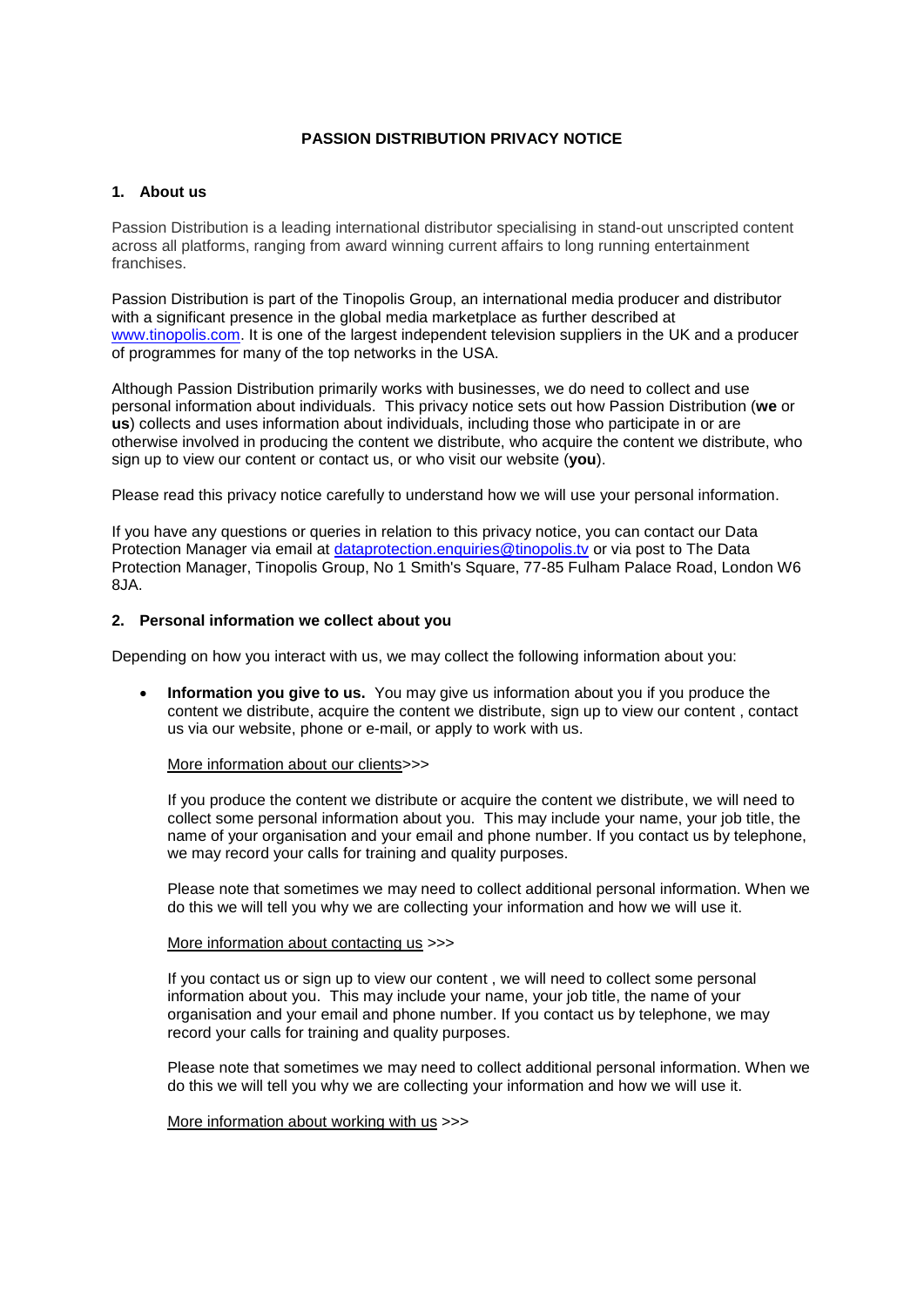We will collect personal information about anyone who applies for or who works with us. We will tell you what personal information we need at the time. You do not need to provide this information to us, but if you do not do so, we may be unable to take forward your application.

We may also ask you to provide information about yourself for equality monitoring purposes. You do not need to provide this information if you do not want to.

 **Information we automatically collect about you**. Our website [\(www.passiondistribution.com\)](http://www.passiondistribution.com/) uses cookies which automatically collect certain information about you when you visit our website.

More information about our use of cookies >>>

Please see our cookie policy at [http://www.passiondistribution.com/cookies-policy.](http://www.passiondistribution.com/cookies-policy)

### **3. How we use your personal information**

We collect, store and use information about you so that you can enjoy and benefit from our services. How we use your information depends on the reasons why we have collected it.

We may use information we hold about you in the following ways:

- to enable you to log in to view content on our website
- to provide you with information about our services and deal with your requests and enquiries
- to let you know about other relevant services, both ours and those of other parties whose products and services we have agreed should be made available to you (see section 4, below)
- to update and correct our customer records
- to produce the content we distribute including show reels
- to carry out statistical and market analyses, including benchmarking exercises, to enable us to understand you better and improve our services
- to develop, test and improve our systems
- to ensure that the content of our websites are presented in the most effective manner for you and for your computer
- to administer our website and for internal operations, including troubleshooting, data analysis, testing, research, statistical and survey purposes
- to consider any applications made to work with us

More information about how your information may be used for recruitment  $\gg$ 

If you apply to work with us, we will use your personal information to:

- assess your suitability for the position
- undertake reasonable background checks, which may include sharing your data with others

# **4. Contacting you**

We may use your contact information to send you important information via letters, emails, text messages, or telephone.

We may also use the information we hold about you in order to provide you with information about goods or services we feel may interest you. This is known as 'direct marketing'. You have a right to opt-out of receiving direct marketing communications from us.

If you do not want us to use your information in this way, please tick the relevant box situated on the form on which we collect your information, click the 'unsubscribe' link in any marketing email from us or contact us to update your preferences (see section 10 for details of how to do this).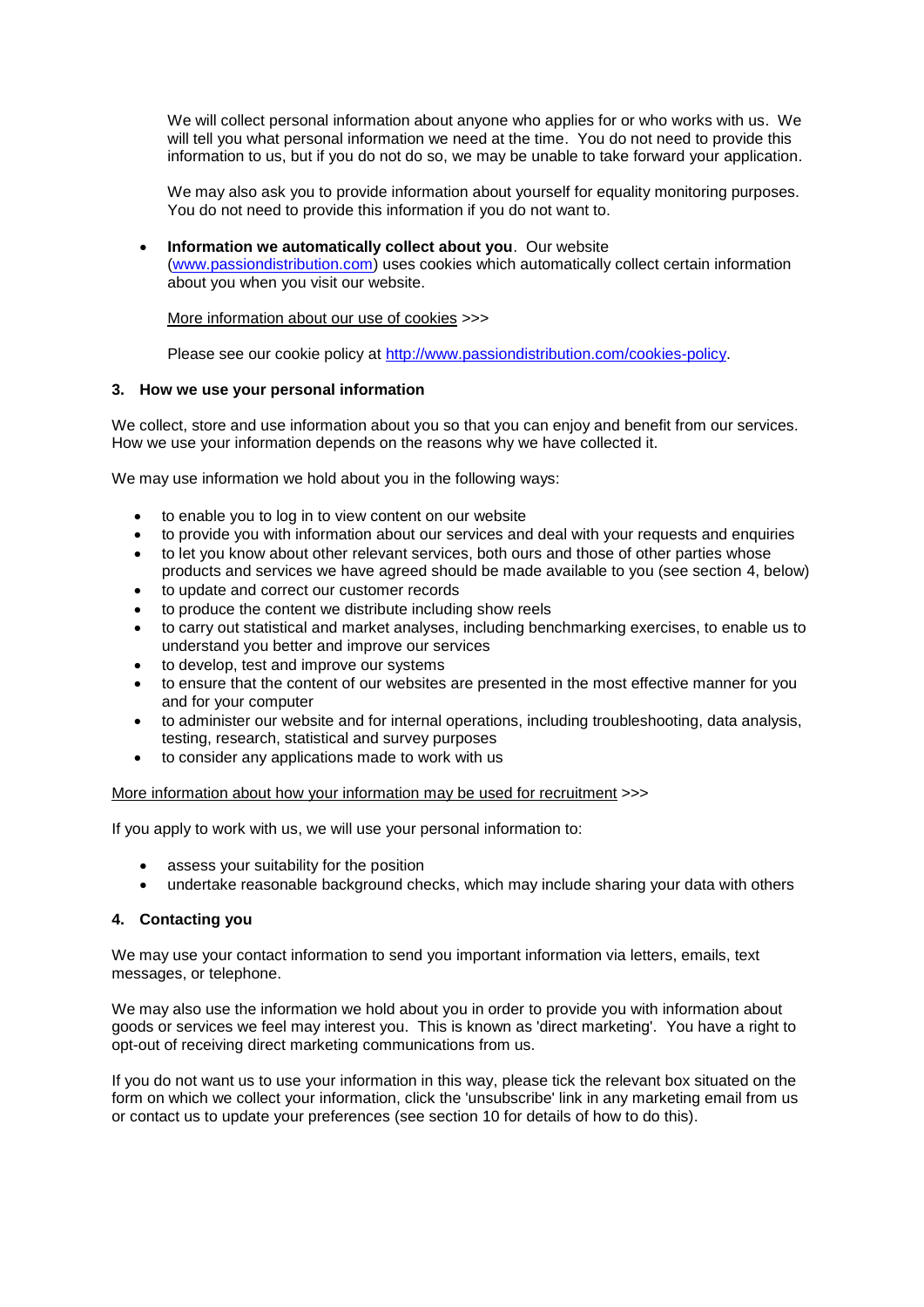# **5. Sharing your information**

If you sign up to our website and choose to view particular content on our website, we may share information with the production company / broadcaster on whose behalf we are distributing that content. This is so that they can find out more about who is accessing their content and may be interested in licensing it. We will not share any information that can identify you personally.

Details of the relevant production company / broadcaster can be found on the page on our website where you have accessed the content.

We may also share your information with other companies that are part of the Tinopolis Group (further details of which can be found in section 1 of this privacy notice).

Sometimes we use third parties to process your information on our behalf, for example to provide us with services. We will only do so where we have appropriate contracts in place to ensure that you information remains secure.

We may also share your personal information to third parties in the following circumstances:

- If we sell or buy any business or assets, in which case we may disclose your personal data to the prospective seller or buyer of such business or assets
- If we or substantially all of our assets are acquired by a third party, in which case personal data held by us about our customers will be one of the transferred assets
- If we are under a duty to disclose or share your personal data in order to comply with any legal obligation, or in order to enforce or apply our terms of use and other agreements; or to protect our rights, property, or safety of our customers, or others.

### **6. Our legal basis for collecting, holding and using your information**

Data protection law requires us to tell you the reason for collecting, holding and using your information. There are various lawful bases (or 'conditions') which allow us to collect, hold and use your personal information:

- Where we have entered into a contract with you or your organisation, we may need to use your information to fulfil the contract. An example of this is where you have signed up to acquire our content, we will use your personal information to ensure that we can deliver our content and any supporting materials or documentation.
- Where we are under a legal obligation which requires us to process your personal information. For example, we are required by law to collect and to retain certain information about individuals as part of any recruitment exercise.
- Where it is necessary to process your personal information for the purposes of our own legitimate interests. We will only do so where these interests are not overridden by your own interests and fundamental rights or the freedoms. Our legitimate interests include the successful operation and management of an international distribution business. For example, we believe it is in our legitimate interests as a business, and in the interests of recipients, for us to send marketing communications to our business contacts, unless they opt-out of receiving such communications.

Data protection law recognises certain "special categories" of personal information, which is information revealing racial or ethnic origin, political opinions, religious or philosophical beliefs, trade union membership, genetic information, biometric information for uniquely identifying a person, information concerning health, and information concerning a person's sex life or sexual orientation. Information relating to criminal offences and convictions is treated in a similar way.

We do not usually collect and use special categories information, but we may do so where you have given us your explicit consent or where we have a legal obligation to do so. For instance, we have certain legal obligations which require us to record information about our employees for equality monitoring purposes.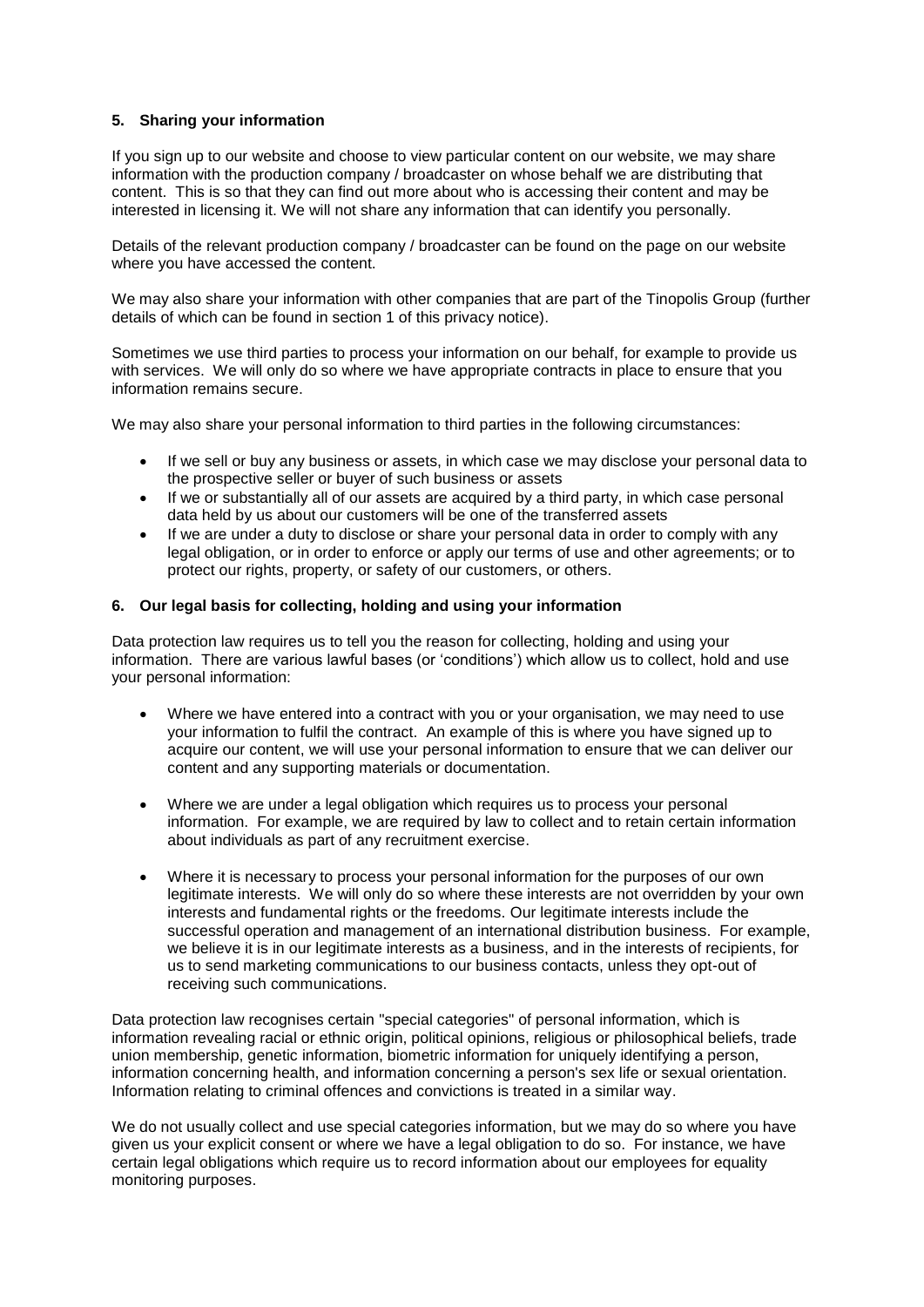# **7. Security and storage of your personal information**

We will take steps reasonably necessary to ensure that your data is treated securely and in accordance with this privacy policy.

Although we are based in the UK, the nature of our work means that we sometimes need to transfer information, including personal information, to other organisations based outside the European Economic Area (**EEA**). We may also need to transfer information to our staff, or those of our suppliers, operating outside the EEA.

We will only keep your personal information for as long as we continue to need it. This includes:

- **Business clients / users**: For the duration of the contract between us and continuing until such time as you opt out of receiving marketing materials from us, subject to a longstop date of 8 years from the last date that we had a contract with you.
- **Potential business clients / users**: Until such time as you opt out of receiving marketing materials from us.

### **8. Your rights**

You have the right to request from us access to your own personal information that we hold. This is sometimes known as a 'subject access request'.

You also have the right to ask us not to process your personal data for direct marketing purposes. We will tell you if we intend to use your data for this purpose or if we intend to disclose your information to any third party for this purpose. You can exercise your right to prevent such processing by checking certain boxes on the forms we use to collect your data or by contacting us (see section 10, below).

From 25 May 2018, you will have additional rights to request from us:

- That any inaccurate information we hold about you is corrected
- That your information is deleted
- That we stop using your personal information for certain purposes
- That your information is provided to you in a portable format
- That decisions about you are not made by wholly automated means

Many of the rights listed above are limited to certain defined circumstances and we may not be able to comply with your request. We will tell you if this is the case.

If you choose to make a request to us, we will aim to respond to you within one month. We will not charge a fee for dealing with your request.

If you are dissatisfied with how we are using your personal information or if you wish to complain about how we have handled a request, then please contact our corporate Data Protection Manager and we will try to resolve any issues you may have.

You also have the right to complain to the Information Commissioner's Office, which is the statutory regulator for data protection law. Details of how to complain to the ICO can be found at [https://ico.org.uk/concerns/.](https://ico.org.uk/concerns/)

# **9. Changes to this privacy notice**

This privacy notice may be updated from time to time. The latest version will appear here on this page. We will notify you if we make any significant changes to this privacy notice or to the way will collect, hold and use your personal information.